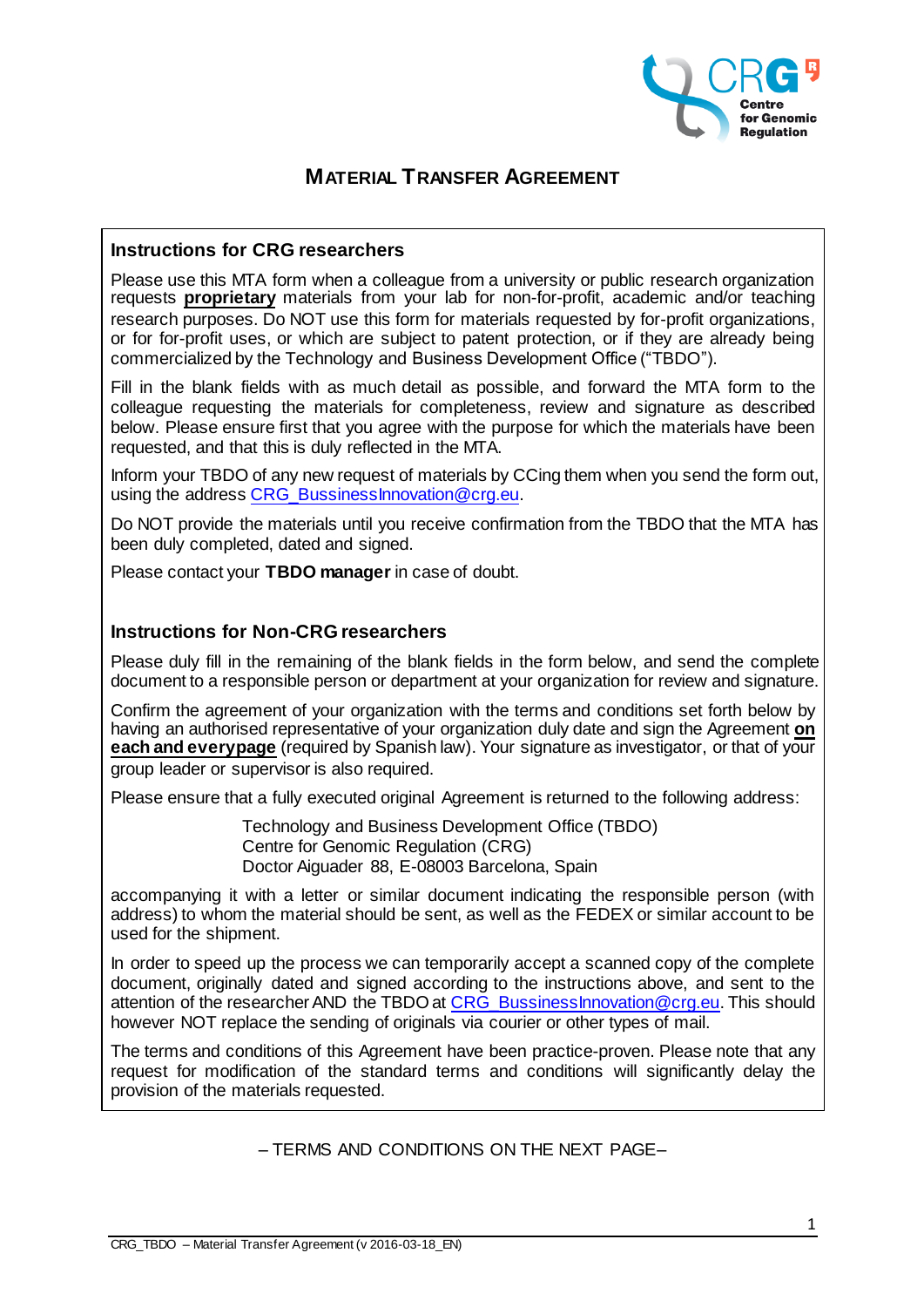# **MATERIAL TRANSFER AGREEMENT**

This Agreement, effective as of (the "Effective Date"), records the terms and conditions under which the PROVIDER and the PROVIDER's SCIENTIST shall make available the MATERIAL to the RECIPIENT and the RECIPIENT's SCIENTIST solely for the PURPOSE, as defined below:

| <b>PROVIDER</b>                      | FUNDACIÓ CENTRE DE REGULACIÓ GENÒMICA (CRG)<br>C/Doctor Aiguader 88<br>E-08003 Barcelona, Spain |
|--------------------------------------|-------------------------------------------------------------------------------------------------|
| <b>PROVIDER</b><br><b>SCIENTIST</b>  |                                                                                                 |
| <b>RECIPIENT</b>                     |                                                                                                 |
| <b>RECIPIENT</b><br><b>SCIENTIST</b> |                                                                                                 |
| <b>MATERIAL</b>                      |                                                                                                 |
| <b>PURPOSE</b>                       |                                                                                                 |
|                                      |                                                                                                 |

For the avoidance of doubt, the term MATERIAL includes the ORIGINAL MATERIAL specified above as well as any ASSOCIATED MATERIAL (including the medium in which the MATERIAL is provided), PROGENY (i.e. unmodified descendant from the MATERIAL, such as virus from virus, cell from cell, or organism from organism) and UNMODIFIED DERIVATIVES (i.e. substances created by the RECIPIENT which constitute an unmodified functional subunit or product expressed by the ORIGINAL MATERIAL, such as subclones of unmodified cell lines, purified or fractionated subsets of the original MATERIAL such as plasmids or vectors, proteins expressed by DNA/RNA supplied by the PROVIDER, or monoclonal antibodies secreted by a hybridoma cell line).

The MATERIAL shall not include MODIFICATIONS (i.e. substances created by the RECIPIENT which contain/incorporate the MATERIAL), or other substances created by the RECIPIENT through the use of the MATERIAL which are not MODIFICATIONS, PROGENY, or UNMODIFIED DERIVATIVES.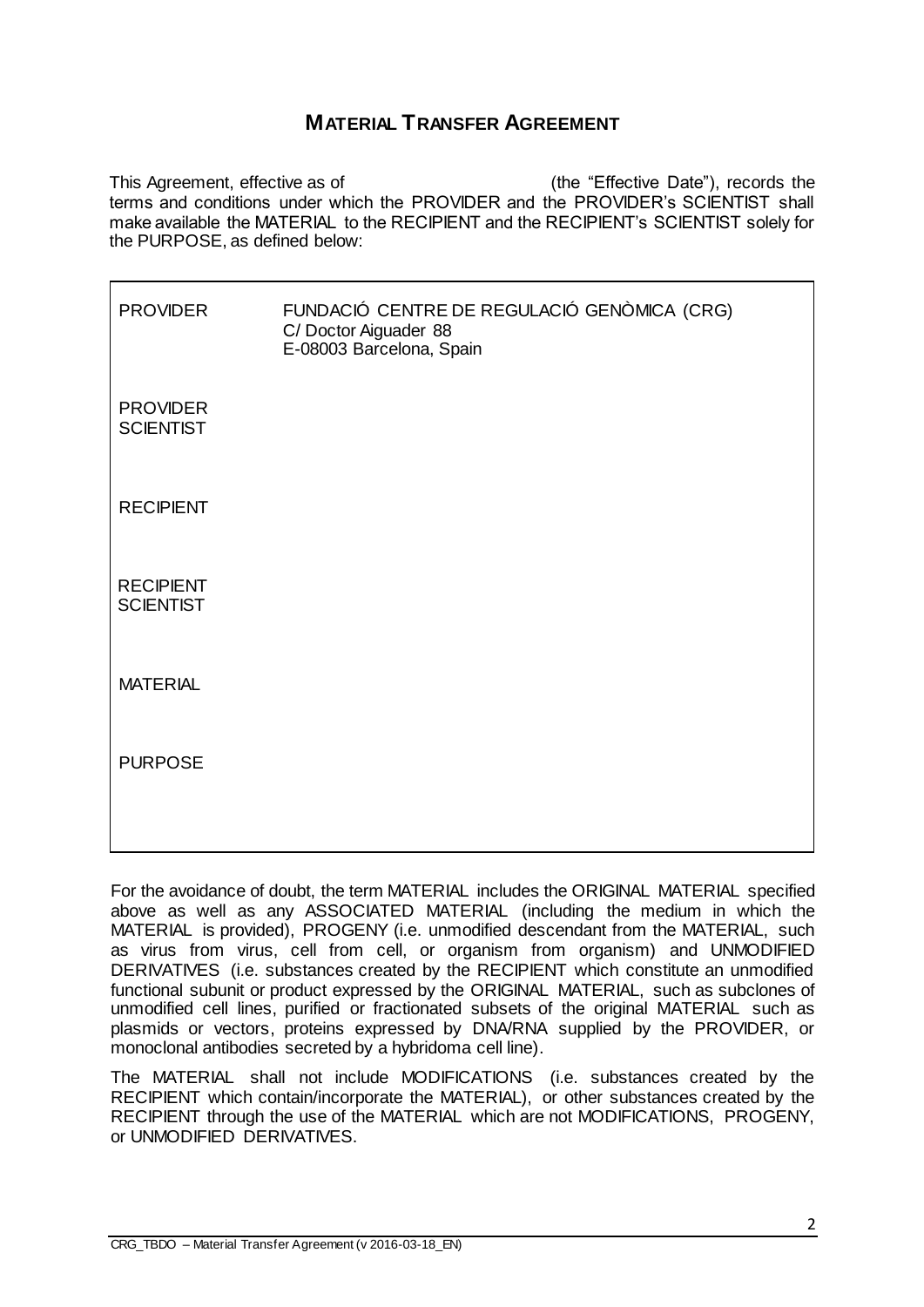## **1. Provision and Use of the Material**

- 1.1. The PROVIDER shall supply the MATERIAL to the RECIPIENT as soon as reasonably possible after the execution of this Agreement. Once delivery of the MATERIAL has been made, any risk related to the MATERIAL shall be transferred to the RECIPIENT, who shall be responsible for its use, storage and, given the case, disposal, always subject to the laws and regulations applicable to the case.
- 1.2. The MATERIAL is provided at no cost, other than a transmittal fee solely to reimburse the PROVIDER for its handling and shipment costs. If a fee is requested by the PROVIDER, the amount will be indicated in a separate document.
- 1.3. The Recipient shall use the MATERIAL in compliance with all laws and regulations applicable to such MATERIAL in the RECIPIENT place and country, including guidelines for work with animals or with recombinant DNA. The Material being experimental in nature must not be used in humans or animals unless -where applicable- explicitly admitted by an ethics committee or regulations on the treatment of laboratory animals.
- 1.4. The RECIPIENT agrees that the MATERIAL: (a) is to be used solely for the PURPOSE, in teaching and academic research, being expressly prohibited any kind of commercial or profit-generating purpose, and the conduct of research that is subject to consulting, licensing or other similar legal, or commercial obligations to another institution, corporation or business entity without an appropriate license or other prior written permission from the PROVIDER; (b) will not be used in, or administered to human subjects, or used in clinical trials, or for diagnostic purposes involving human subjects, or as food for humans or animals, or for screening purposes without the prior written consent of the PROVIDER; (c) is to be used only at the RECIPIENT's organization, and only by the RECIPIENT's SCIENTIST and staff under his/her direct supervision who are bound by obligations not less strict than those set out herein; and (d) will not be used, analysed, modified, fractionated, bred or replicated other than necessary for the PURPOSE without the prior written consent of the PROVIDER.
- 1.5. The RECIPIENT agrees to refer to the PROVIDER any request for MATERIAL from anyone other than those persons working under the RECIPIENT's SCIENTIST's direct supervision, including other scientists within the RECIPIENT's organization. To the extent supplies are available, the PROVIDER or the PROVIDER SCIENTIST agrees to make the MATERIAL available, under a separate agreement to be entered into by PROVIDER having terms consistent with the terms of this Agreement, to other scientists (at least those at non-profit organizations) who wish to replicate the RECIPIENT SCIENTIST's research; provided that such other scientists reimburse the PROVIDER for any costs relating to the preparation and distribution of the MATERIAL.
- 1.6. The RECIPIENT shall have the right to distribute substances created through the use of the MATERIAL only if those substances are not PROGENY, UNMODIFIED DERIVATIVES or MODIFICATIONS of the same. Under a separate agreement at least as protective of the PROVIDER's rights as this one, the RECIPIENT may distribute MODIFICATIONS to not-for-profit organizations for research and teaching purposes only, subject to the acknowledgment of the identity of the PROVIDER of the MATERIAL contained in MODIFICATIONS to the new not-for-profit organization.
- 1.7. After conclusion of the studies with the MATERIAL in relation to the PURPOSE, or at the expiry or termination of this Agreement, whichever occurs first, the RECIPIENT shall, at the discretion of the PROVIDER, either destroy or return to the PROVIDER the remaining MATERIAL. Upon request, the RECIPIENT shall also inform the PROVIDER in written on the status of its research.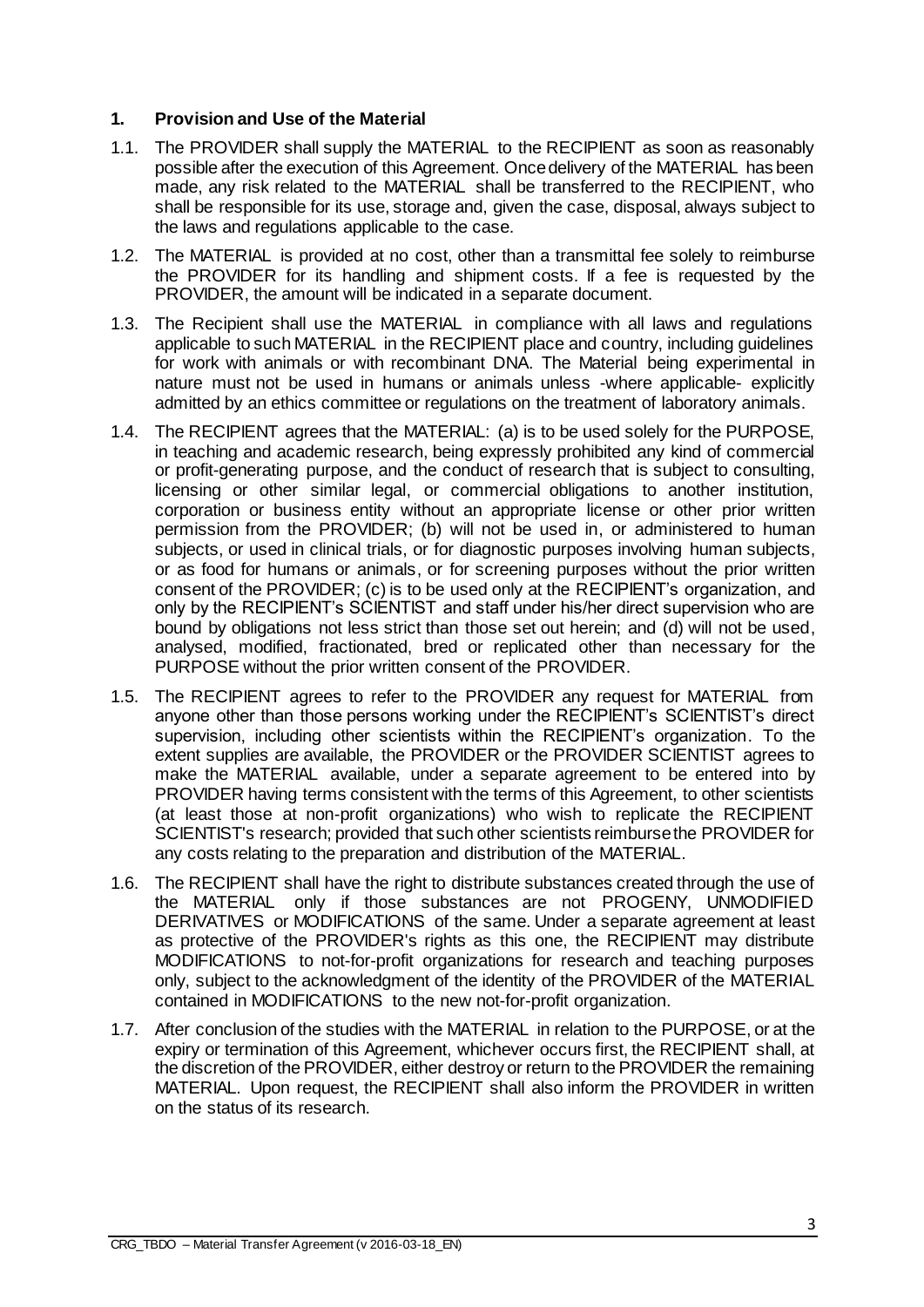## **2. Confidentiality**

- 2.1. The RECIPIENT shall keep confidential any and all of the information received and relating to the MATERIAL, and shall not disclose it to any third party, unless with the prior and written consent of the PROVIDER.
- 2.2. The RECIPIENT warrants that all its employees shall be obliged to maintain the confidentiality of such information received and relating to the MATERIAL, and to use it only in accordance with the provisions of this Agreement, and shall use all reasonable endeavours to avoid and act against non-compliance by its employees.
- 2.3. The confidentiality obligations hereinabove mentioned shall not apply to any information that:
	- a) can be demonstrated to have been in the public domain as of the Effective Date of this Agreement, or legitimately comes into the public domain through no fault of the RECIPIENT;
	- b) can be demonstrated to have been known to the RECIPIENT prior to the Effective Date of this Agreement and was not acquired, directly or indirectly, from the PROVIDER, or from a third party under a continuing obligation of confidentiality;
	- c) can be demonstrated to have been rightfully received by the RECIPIENT after disclosure under this Agreement from a third party who did not require same to hold it in confidence or limit its use, and who did not acquire it, directly or indirectly, from the PROVIDER under a continuing obligation of confidentiality;
	- d) can be demonstrated to have been independently developed by personnel of the RECIPIENT who had no substantive knowledge of any information provided by the PROVIDER; or
	- e) It is required to be disclosed pursuant to law or court order or court decision or arbitration award, provided that the RECIPIENT serves prior notice of such to the PROVIDER prior to disclosure, and provides sufficient time to the PROVIDER to assert any exclusions or privileges that may be available by law, or seek a protective order or other remedy. In any event, the RECIPIENT shall disclose only that portion of the information that is legally required to be disclosed,and will exercise reasonable efforts to ensure that any information so disclosed will be accorded confidential treatment by the court or arbitrator through protective orders, filings under seal, and other appropriate means.
- 2.4. The obligations assumed under this clause shall remain in full force and effect not only during the term of this Agreement, but also for a term of five (5) years after the expiry or termination of this Agreement.

## **3. Intellectual and Industrial Property**

- 3.1. The MATERIAL and related information is and shall remain the sole property of the PROVIDER. Nothing in this Agreement shall be deemed to grant the RECIPIENT any rights under any intellectual and industrial property rights owned or controlled by the PROVIDER, nor any rights to use the MATERIAL for purposes other than the ones described herein.
- 3.2. Where the research involving the MATERIAL or a MODIFICATION results in an invention or patentable MODIFICATION of the MATERIAL, the RECIPIENT and the RECIPIENT SCIENTIST shall promptly disclose this development to the PROVIDER and the PROVIDER SCIENTIST. The RECIPIENT and the PROVIDER shall decide jointly about inventorship, taking in due consideration the PROVIDER's contribution to the invention through its MATERIAL. Decisions about all further proceedings, such as filing of a patent application or exploitation, shall be made jointly by the RECIPIENT and the PROVIDER after inventorship is determined.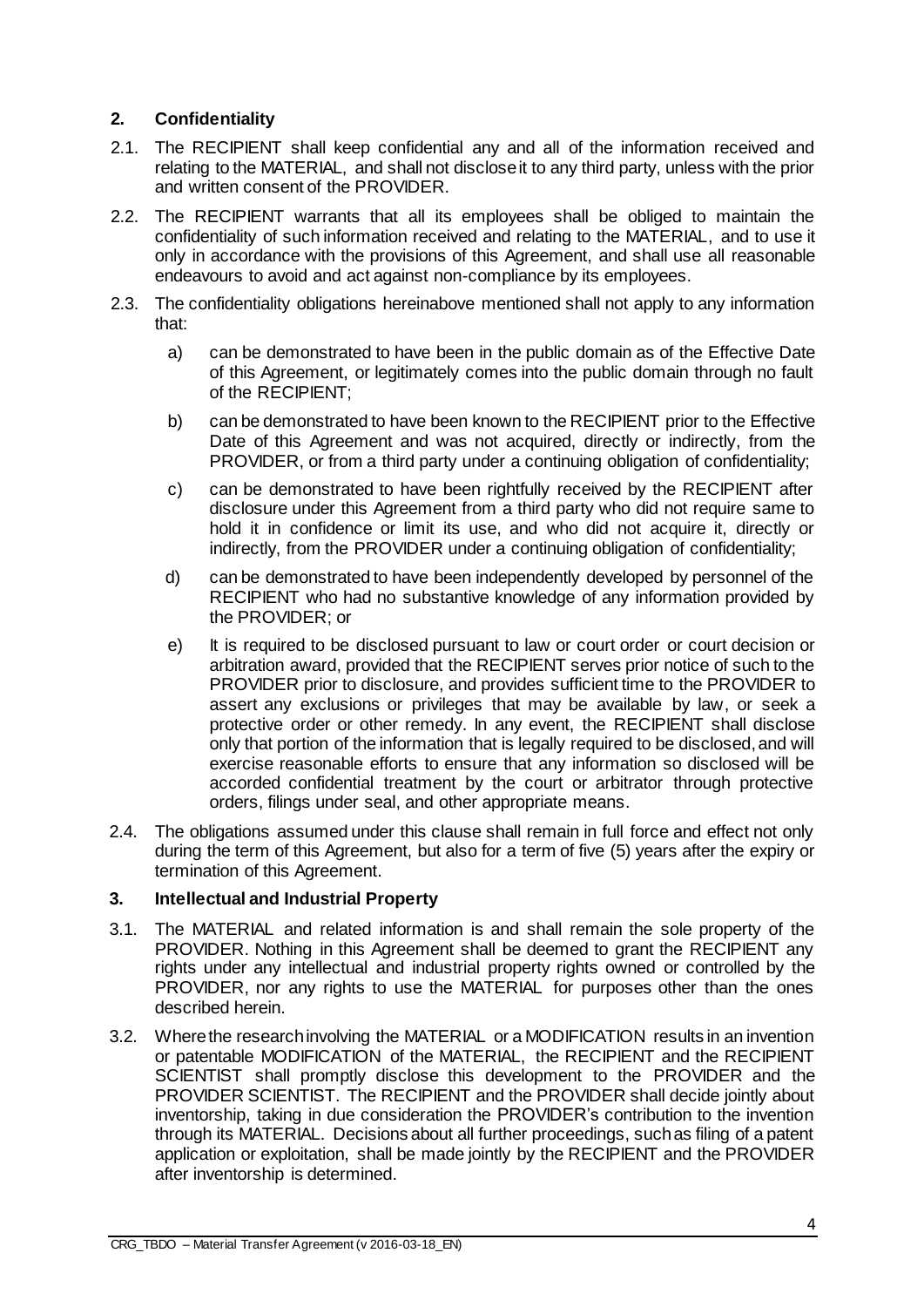- 3.6. At the PROVIDER's request, the RECIPIENT agrees to provide the PROVIDER, for its internal research use and teaching purposes, with reasonable quantities of published materials developed, made or discovered in the course of the RECIPIENT's research studies using the MATERIAL, provided that the RECIPIENT may fulfil this obligation with reasonable effort. Such transfer shall be free of charge, but the RECIPIENT may charge an appropriate handling/shipping fee.
- 3.7. The RECIPIENT shall not attempt to reverse engineer, develop, disassemble, manipulate, replicate, or otherwise perform analyses directed or intended at learning the methodology, components, formulae, processes or other information pertaining to the make-up or production of the MATERIAL, unless with the prior express authorisation in writing of the PROVIDER. If so authorized, the RECIPIENT shall furnish copies of any such analyses to the PROVIDER, and the RECIPIENT shall make no further use thereof, except as previously agreed in writing with the PROVIDER.

## **4. Publications**

- 4.1. This Agreement shall not prevent or delay the publication of research findings resulting from the use of the MATERIAL, provided that the RECIPIENT does not include in any oral presentation or written publication any information identified as confidential by the PROVIDER without its prior written consent.
- 4.2. The RECIPIENT must provide appropriate acknowledgement of the PROVIDER in any publication, either naming the PROVIDER's SCIENTIST/s as co-authors or citing them as the source of the MATERIAL, and must forward a pre-print copy of the publication to the PROVIDER's SCIENTIST.

## **5. Warranties and Liability**

- 5.1. The MATERIAL is understood to be experimental in nature. It may have hazardous properties. The PROVIDER makes no representations and extends no warranties of any kind, express or implied, as to the fitness of the MATERIAL for a particular purpose, or that use of the MATERIAL will not pose a health safety risk, or that the use of the MATERIAL will not infringe any patent, copyright, trademark, or other proprietary rights of a third party. The PROVIDER is under no obligation to obtain or provide licenses that may be required for the use of the MATERIAL by the RECIPIENT.
- 5.2. The RECIPIENT assumes all and any liability for damages which may arise from the use, storage or disposal of the MATERIAL by the RECIPIENT. The RECIPIENT shall hold harmless the PROVIDER and the PROVIDER's SCIENTIST/s for any loss, claim or demand, which could be raised by the RECIPIENT, or made against the RECIPIENT by any other party, due to, or arising from, the use of the MATERIAL by the RECIPIENT, except to the extent caused by the gross negligence or wilful misconduct of the PROVIDER.

## **6. Termand Termination**

6.1. This Agreement shall enter into force on the Effective Date and shall automatically terminate without prior notice by any of the Parties on the earliest of the following dates: (a) when the MATERIAL becomes generally available from third parties, for example, though reagent catalogs or public depositories, or (b) on completion of the RECIPIENT's current research with the MATERIAL for the PURPOSE provided that (i) if termination should occur under (a), the RECIPIENT shall be bound to the PROVIDER by the least restrictive terms applicable to the MATERIAL obtained from the then-available resources; and (ii) if termination should occur under (b) above, the RECIPIENT will discontinue its use of the MATERIAL and will, upon direction of the PROVIDER, return or destroy any remaining MATERIAL. The RECIPIENT, at its discretion, will also either destroy the MODIFICATIONS or remain bound by the terms of this Agreement as they apply to MODIFICATIONS.